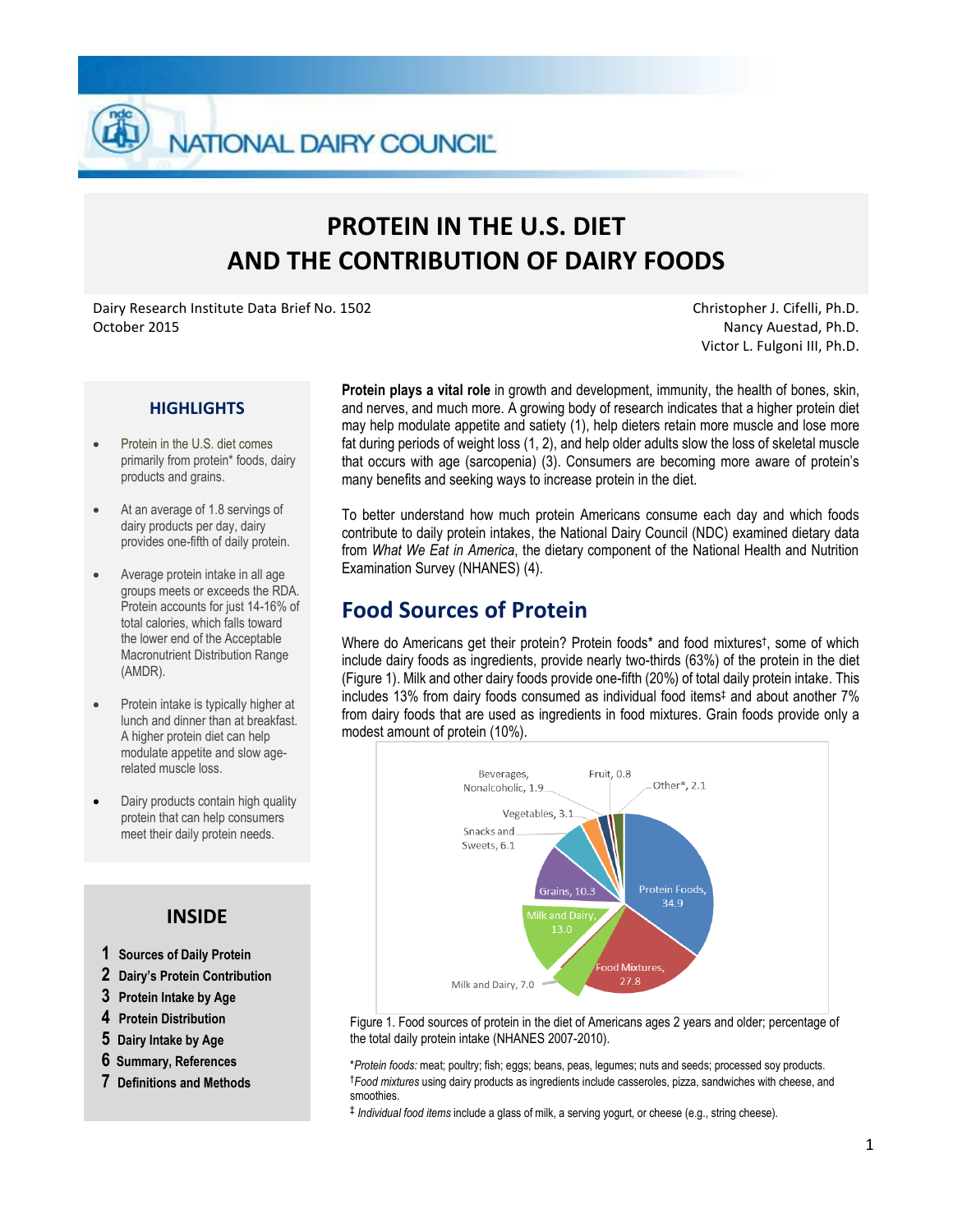# **Dairy Food Consumption**

Americans ages 2 years and older consume an average of 1.8 cup equivalent servings of dairy products per day – with about two-thirds of this consumed as individual food items and one-third used as ingredients in food mixtures (Figure 2).

**Figure 2.** Average daily servings (cup equivalents) of dairy products (NHANES 2009-2010).



The average amount of milk, cheese and yogurt consumed daily differs as do the proportions consumed as individual food items and used as ingredients in food mixtures:

- Milk: 1 cup equivalent per day (includes white and flavored milk, buttermilk, evaporated milk, and milk substitutes). About three-fourths (76%) of milk consumption is as a beverage and the other fourth (24%) is used in food mixtures.
- Cheese: 0.8 cup equivalents per day (includes natural and processed cheese, cottage cheese and ricotta cheese). Half of daily cheese consumption (49%) is as an ingredient in food mixtures.
- Yogurt: less than one-tenth of a cup equivalent (0.06 cup equivalents) per day (includes plain, flavored and frozen yogurt). Less than 20 percent of yogurt is used as an ingredient in food mixtures.

Children tend to consume more dairy products than adults, and males generally consume more than females (see page 5).

# **Contributions of Dairy Foods to Nutrient Intakes**

While dairy products make up about one-fifth of the day's protein. they contribute only 10% of daily calories plus more than 20% of the daily intakes of calcium, vitamin D, vitamin A, vitamin B12, riboflavin and phosphorus from foods consumed by Americans 2 years and older (Figure 3) (5).

**Figure 3.** Percentage of daily calories, vitamins and minerals from consumption of dairy products (NHANES 2003-2006).



# **Dairy is High Quality Protein**

The main types of proteins in dairy foods – whey and casein are high quality proteins, meaning they contain all of the 9 essential amino acids (building blocks of protein) in proportions that support protein synthesis in muscles and other tissues (6, 7).

#### **How much protein in a serving?**

| Milk, whole, 1 cup                                     | 8g              |
|--------------------------------------------------------|-----------------|
| Cheese, natural, 1.5 ounces <sup>a</sup>               | 10 <sub>g</sub> |
| Cheese, processed, 2 ounces                            | 10 <sub>g</sub> |
| Cottage cheese, low-fat, 1/2 cup                       | 13 <sub>g</sub> |
| Yogurt, plain, low-fat, 1 cup                          | 12g             |
| Yogurt, Greek, plain, non-fat, 6 ounces                | 17g             |
| Whey-based protein powder, 2 tbs                       | 9g              |
| <sup>a</sup> Examples are cheddar. Swiss and muenster. |                 |

Source: USDA National Nutrient Database for Standard Reference, Release 26.

#### **About Protein Quality...**

Amino acids are the building blocks of protein. Nine are considered "essential" and must be obtained from the diet. High quality proteins contain all 9 essential amino acids in the proportions that cells need for protein synthesis. Lower quality proteins are missing or low in one or more essential amino acids. In addition to the amino acid profile, the digestibility of protein factors into its quality. Animal foods generally contain higher quality protein than plant foods.

There are several methods for rating protein quality. One widely used method is the Protein Digestibility-Corrected Amino Acid Score (PDCAAS), which rates proteins from 0 to 1 (0 represents the lowest quality and 1 represents the highest) (6). With this method, whole wheat has a score of 0.42, soybeans 0.91, beef 0.92 and cow's milk 1.0. The high PDCAAS score for milk indicates its proteins are well-digested and its mix of amino acids supports efficient protein synthesis.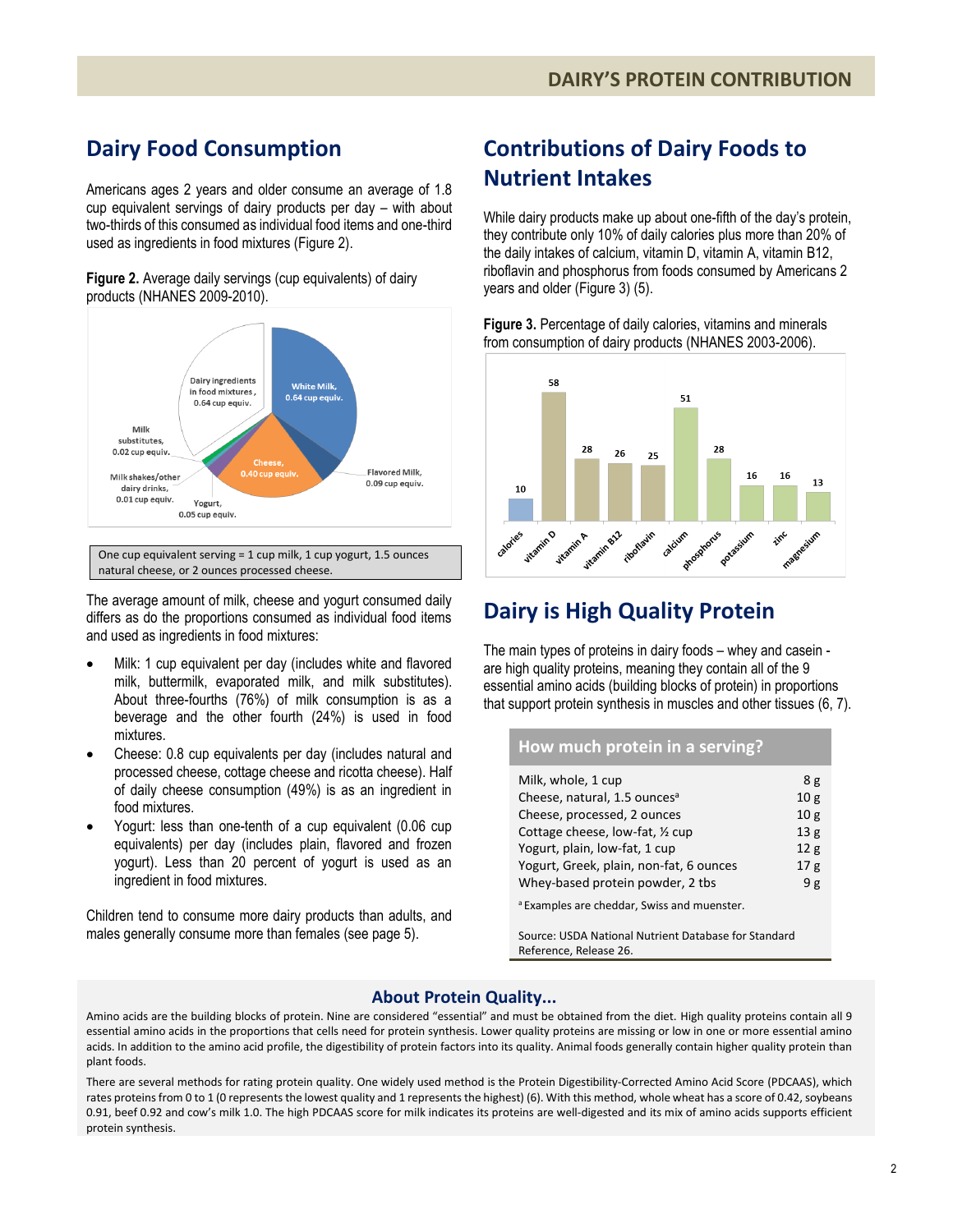# **Protein Intake in Grams**

The Recommended Dietary Allowance (RDA) for protein ranges from 13 to 34 grams per day for children, depending on age (Table 1) (8). For girls and boys ages 14-18 years, the RDA is 46 grams and 52 grams, respectively, and for women and men 19 years and older, the RDA is 46 grams and 56 grams, respectively.

| Table 1. The Recommended Dietary Allowance<br>(RDA) for Protein (grams per day) (8). |        |  |
|--------------------------------------------------------------------------------------|--------|--|
| Children age 1-3                                                                     | 13g    |  |
| Children age 4-8                                                                     | 19g    |  |
| Children age 9-13                                                                    | 34g    |  |
| Girls age 14-18                                                                      | 46g    |  |
| Boys age 14-18                                                                       | 52g    |  |
| Women age 19-70+                                                                     | 46g    |  |
| Men age 19-70+                                                                       | 56 $g$ |  |
| Pregnant/lactating women                                                             | 71g    |  |

The average daily protein intake meets or exceeds the RDA (Figure 4). Among boys and men, average protein intake ranges from 56 to 108 grams per day, depending on age. Protein intake increases from childhood through midlife, peaking at age 40-49 years. Men's protein intake declines after age 50, but the average doesn't dip below the RDA.

Among girls and women, protein intake doesn't vary as much by age as it does in males. Average protein intake across age groups ranges from 56 to 70 grams per day. Intake changes very little from age 20 to 59 years. Women's protein intake declines somewhat after age 60, but similarly, the average doesn't dip below the RDA.

**Figure 4.** Average daily protein intake in grams per day, by age and sex (USDA What We Eat In America, NHANES 2009-2010).



### **... and as a Percentage of Calories**

The recommended daily protein intake also can be looked at in terms of calories provided by protein. The Institute of Medicine (IOM) has set Acceptable Macronutrient Distribution Ranges (AMDR) for protein, fat and carbohydrate (macronutrients are nutrients that provide energy, or calories) (Table 2) (8).

| Table 2. Acceptable Protein Macronutrient           |        |  |
|-----------------------------------------------------|--------|--|
| Distribution Range (AMDR; % of daily calories) (8). |        |  |
| Children age 1-3                                    | 5-20%  |  |
| Children age 4-8                                    | 10-30% |  |
| Children age 9-13                                   | 10-30% |  |
| Girls age 14-18                                     | 10-30% |  |
| Boys age 14-18                                      | 10-30% |  |
| Women age 19-70+                                    | 10-35% |  |
| Men age 19-70+                                      | 10-35% |  |
| Pregnant/lactating women                            | 10-35% |  |

The AMDRs represent ranges of intake associated with reduced risk for chronic disease. The IOM recommends that adults obtain 10 to 35 percent of daily calories from protein with recommendations for children differing only slightly. The lower end of this range is set at a level that provides approximately the RDA for protein.

How does actual protein consumption in the United States compare to the AMDR? In males and females, the percentage of daily calories from protein ranges from 14 to 16 percent across age groups (Figure 5). These values fall towards the lower end of the AMDR, indicating that many Americans have room to increase the protein in their diet.

**Figure 5**. Average daily protein intake as a percentage of calories, by age and sex (USDA What We Eat In America, NHANES 2009-2010).



#### **Average Daily Protein Intake in Grams Per Day Average Daily Protein Intake as a Percentage of Calories**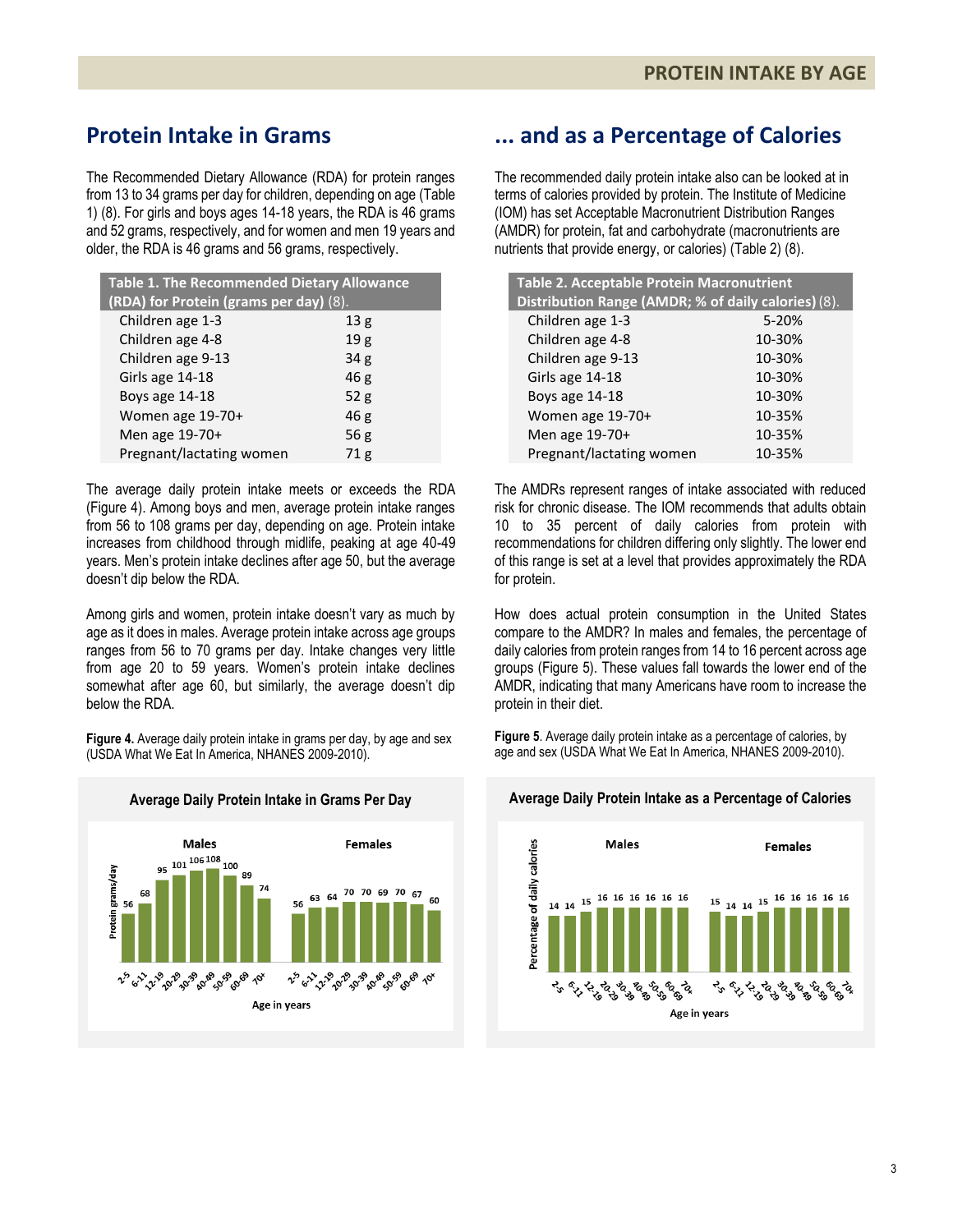### **Protein Intake at Meals & Snacks**

How is protein intake distributed throughout the day? The smallest proportion of total daily protein is consumed at breakfast with the largest proportion consumed at dinner (Figure 6). This pattern is seen in both males and females and across all race/ethnicity groups (data not shown).

**Figure 6.** Average percentage of daily protein intake from meals and snacks, U.S. population 2 years old and older (NHANES 2001-2008).



Americans tend to consume more protein at lunch and dinner than at breakfast, particularly individuals who are 9 years and older (Figure 8). Protein intake at breakfast is similar across all age groups.

**Figure 8.** Average amount of protein consumed at meals by age group (NHANES 2001-2008).



Breakfast provides an average of 12 grams, lunch 26 grams, and dinner 35 grams of protein (Figure 7). Snacks, which are eaten intermittently throughout the day, provide an additional 10 grams. The number of snacks consumed each day varies by age and whether 1, 2 or 3 meals are typically eaten (See data from [USDA WWEIA Data Tables Meals and Snacks](http://ars.usda.gov/Services/docs.htm?docid=18349) ).

**Figure 7.** Average amount of protein consumed at meals and snacks (U.S. population 2 years and older; NHANES 2001-2008).



# **Protein Intake Throughout the Day**

Current patterns of protein intake are characterized by average daily intakes of 14-16% of calories, which are distributed unevenly across breakfast, lunch and dinner. Average intakes of protein are less than 15 grams at breakfast and snacks and more than 30 grams at dinner. Higher protein intakes (20-30% of calories) when following a reduced-calorie diet can help curb hunger and retain muscle during weight loss (1, 2). Evidence continues to mount that consuming a moderate amount of highquality protein, about 30 grams, at each meal can maximally stimulate muscle protein synthesis in healthy adults and may slow age-related loss of muscle mass in older adults (3, 9-11).

Moderately higher daily intakes of protein along with modifications to eating patterns to achieve similar protein intakes at breakfast, lunch and dinner may be a strategy to help consumers more consistently experience the benefits of a protein-rich diet.

Dairy foods naturally contain high-quality protein. Milk, flavored milk, cheese, cottage cheese, yogurt and Greek-style yogurt all can help individuals achieve higher protein intakes and a more balanced pattern of protein intake across the three main meals of the day.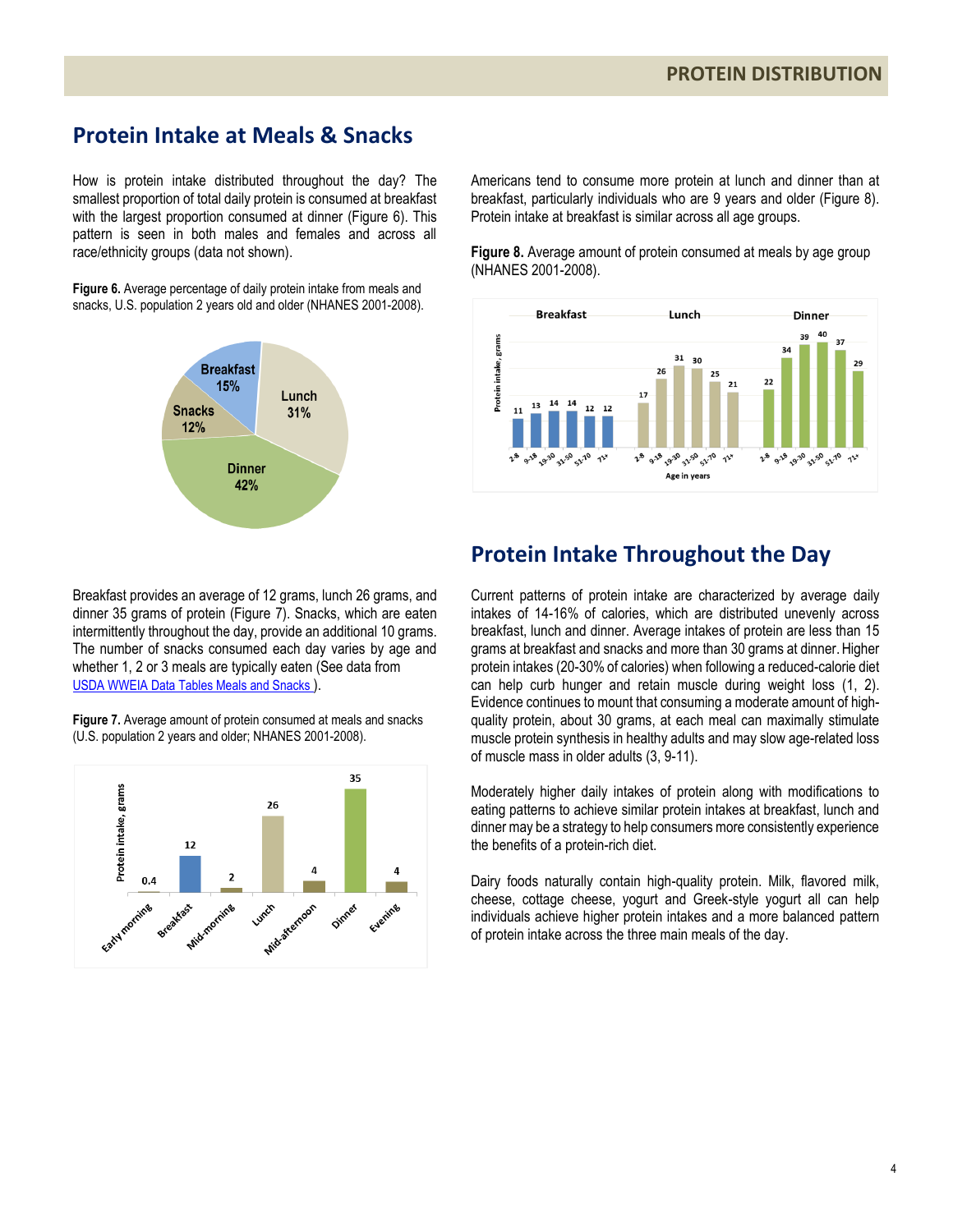### **Dairy Consumption Declines with Age and is Lower in Females than Males**

Consumption of dairy products falls as individuals get older with males generally consuming more servings of dairy foods, on average, than females (Figures 9A and 9B). Importantly, Americans ages 9 and older are not consuming three daily servings of dairy as recommended in the *2010 Dietary Guidelines for Americans* (12).

#### **Table 3. Recommended daily servings of low-fat or fat-free milk and milk products.**

| <b>Age Group</b>        | <b>Servings</b><br>(cup equivalents) |
|-------------------------|--------------------------------------|
| 2-3 years               |                                      |
| 4-8 years               | $2\frac{1}{2}$                       |
| $9 + \overline{y}$ ears | 3                                    |

Source: *2010 Dietary Guidelines for Americans* (12).

While the average daily consumption of dairy products for individuals 2 years and older is 1.8 cup equivalent servings, males consume more dairy products than do females (2.1 vs. 1.6 servings per day).

Boys in the 2-8 year old age group consume 2.3 servings per day, while older boys (ages 9-18 years) consume 2.6 cup equivalent servings per day. Daily consumption of dairy products subsequently decreases in adulthood to 2.1 daily servings in 19-50 year old men and 1.8 servings per day in men 51 years of age and older.

In females, average dairy consumption is highest at 2.3 cup equivalent servings per day for girls, ages 2-8 years. Dairy product consumption by older girls, ages 9-18 years, drops to 1.9 servings per day. Adult women consume only half of the recommended 3 daily servings at 1.6 cup equivalent servings per day by women 19 to 50 years old and 1.4 servings by women 51 years and older.

Children, ages 2-18 years, consume a half cup equivalent serving of dairy products more per day than adults, ages 19 years and older. Similarly, boys ages 2-18 years and adult men consume a half cup equivalent serving more per day more than girls 2-18 years old and adult women, respectively.

**Figure 9A.** Average daily servings of dairy products by males across age groups (NHANES 2009-2010).



**Figure 9B.** Average daily servings of dairy products by females across age groups (NHANES 2009-2010).



*Figures 9A and 9B.* Values shown above each bar represent the total daily intakes of dairy products (cup equivalents per day) for each age group of Americans (NHANES 2009-2010).

### **Achieving recommended intakes**

Consuming the recommended daily amounts of dairy can help close nutrient gaps and potentially displace other less nutritious options in the diet. Moreover, moderate evidence shows that intake of milk and milk products is linked to improved bone health, especially in children and adolescents. Moderate evidence also indicates that intake of milk and milk products is associated with a reduced risk of cardiovascular disease and type 2 diabetes and with lower blood pressure in adults (12-14).

One approach to increase dairy consumption is to establish the habit of drinking milk in young children, as children who consume milk at an early age are more likely to do so as adults (12). Adding just one more serving of dairy each day can help achieve recommended intakes.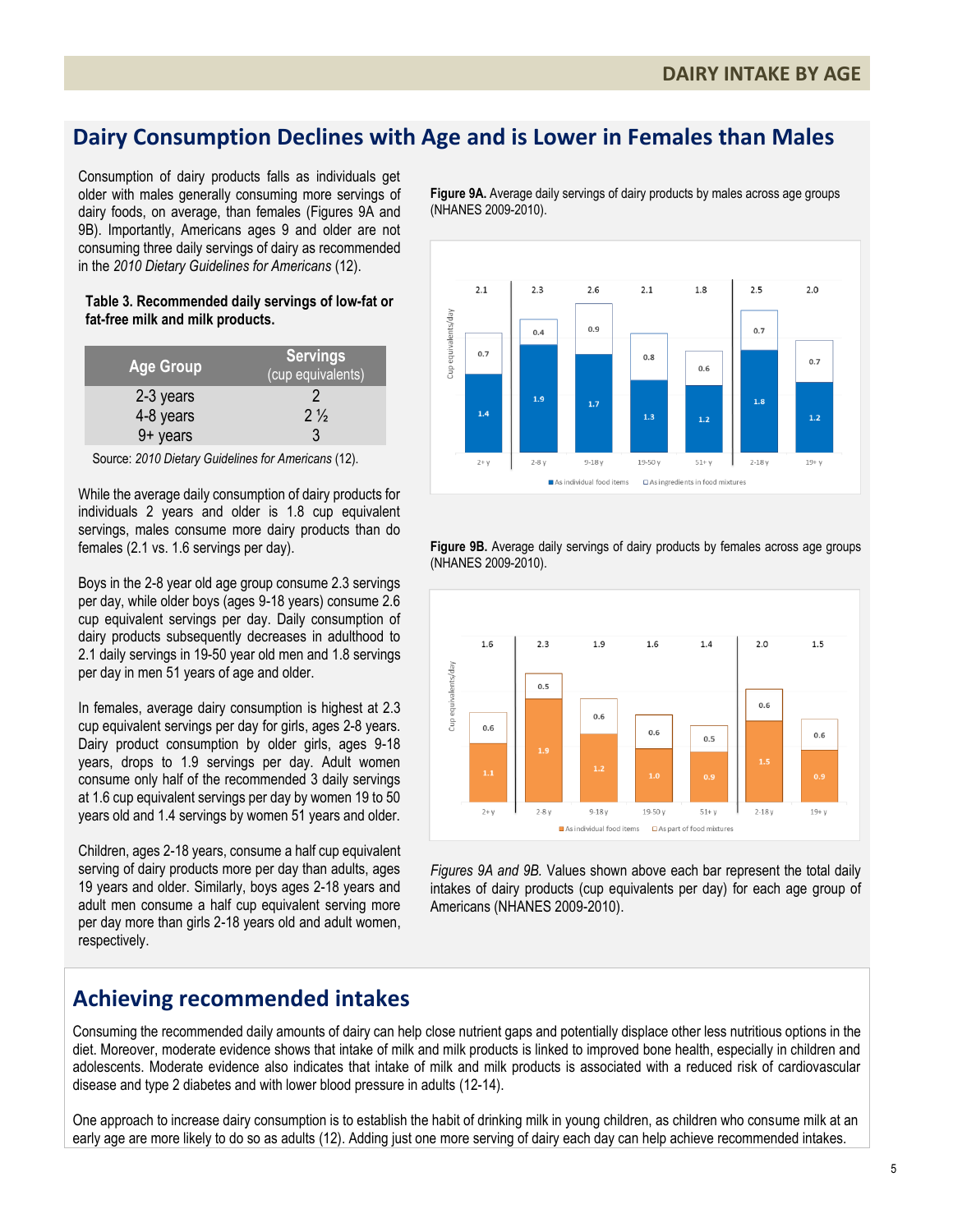#### **SUMMARY AND REFERENCES**



# **Did You Know?**

**Whey protein powder is a convenient source of high quality protein**

Whey protein contains all the essential amino acids and is one of the best sources of branched-chain amino acids, such as leucine, which stimulate muscle synthesis (15).

Whey offers a simple way to boost protein intake. Twenty to 40 grams of whey protein is needed to maximize muscle protein synthesis in young to older adults. One-quarter cup of whey-based protein powder contains approximately 18 grams of protein. It can be added to smoothies, blended coffee beverages, yogurt, puddings, and baked goods such as muffins and pancakes.

#### **Average protein consumption in the U.S. diet meets important benchmarks, but there is room to increase protein intake.**

- The average protein intake for all age groups meets or exceeds the Recommended Dietary Allowance (RDA) for protein. However, protein contributes only 14-16 percent of total calories, a level that falls towards the low end of the Acceptable Macronutrient Distribution Range (AMDR). In addition, protein intake decreases in older age groups.
- NHANES data for 2007-2010 show that dairy contributes about onefifth (20 percent) of the daily protein intake by Americans. Average dairy consumption is 1.8 servings per day. Analysis by age groups indicates that dairy consumption, especially milk consumption, steadily declines with age.
- Moderately higher daily intakes of protein along with altering eating patterns to achieve similar protein intakes at breakfast, lunch and dinner may help consumers achieve the benefits of a protein-rich diet. Benefits for older adults and people managing their weight, in particular, may include support for muscle synthesis, slower agerelated muscle loss, and improved meal satiety.
- Many Americans have room to increase the protein in their diet. Dairy products are versatile, convenient sources of high quality protein that can help individuals meet their protein goals.

#### **References**

- 1. Westerterp-Plantenga MS, Lemmens SG, Westerterp KR. Dietary protein - its role in satiety, energetics, weight loss and health. Br J Nutr 2012;108 Suppl 2:S105-12.
- 2. Soenen S, Martens EA, Hochstenbach-Waelen A, Lemmens SG, Westerterp-Plantenga MS. Normal protein intake is required for body weight loss and weight maintenance, and elevated protein intake for additional preservation of resting energy expenditure and fat free mass. J Nutr 2013;143(5):591-6.
- 3. Mamerow MM, Mettler JA, English KL, Casperson SL, Arentson-Lantz E, Sheffield-Moore M, et al. Dietary protein distribution positively influences 24-h muscle protein synthesis in healthy adults. J Nutr 2014;144(6):876-80.
- 4. U.S. Department of Agriculture ARS, Beltsville Human Nutrition Research Center, Food Surveys Research Group; U.S. Department of Health and Human Services. Centers for Disease Control and Prevention, National Center for Health Statistics. What We Eat In America, NHANES 2001-2008; 2003-2006; 2007-2010; 2009-2010.
- 5. Miller GD, Auestad N. Towards a sustainable dairy sector: Leadership in sustainable nutrition. International Journal of Dairy Technology 2013;66(3):307-316.
- 6. Schaafsma G. The protein digestibility-corrected amino acid score. J Nutr 2000;130(7):1865s-7s.
- 7. Schaafsma G. Advantages and limitations of the protein digestibilitycorrected amino acid score (PDCAAS) as a method for evaluating protein quality in human diets. Br J Nutr 2012;108 Suppl 2:S333-6.
- 8. Institute of Medicine (IOM). Dietary carbohydrates: sugars and starches. In: Spears GE. Carbohydrate, Fiber, Fat, Fatty Acids, Cholesterol, Protein, and Amino Acids. Washington, DC: National Academies Press; 2002/20015
- 9. Paddon-Jones D, Rasmussen BB. Dietary protein recommendations and the prevention of sarcopenia. Curr Opin Clin Nutr Metab Care 2009;12(1):86-90.
- 10. Paddon-Jones D, Leidy H. Dietary protein and muscle in older persons. Curr Opin Clin Nutr Metab Care 2014;17(1):5-11.
- 11. Pennings B, Groen B, de Lange A, Gijsen AP, Zorenc AH, Senden JM, et al. Amino acid absorption and subsequent muscle protein accretion following graded intakes of whey protein in elderly men. Am J Physiol Endocrinol Metab 2012;302(8):E992-9.
- 12. U.S. Department of Agriculture and U.S. Department of Health and Human Services. Dietary Guidelines for Americans, 2010. 7th Edition, Washington, D.C.: U.S. Government Printing Office, December 2010.
- 13. Rice BH. Dairy and Cardiovascular Disease: A Review of Recent Observational Research. Curr Nutr Rep 2014;3:130-138.
- 14. Rice BH, Quann EE, Miller GD. Meeting and exceeding dairy recommendations: effects of dairy consumption on nutrient intakes and risk of chronic disease. Nutr Rev 2013;71(4):209-23.
- 15. Blomstrand E, Eliasson J, Karlsson HK, Kohnke R. Branched-chain amino acids activate key enzymes in protein synthesis after physical exercise. J Nutr 2006;136(1 Suppl):269s-73s.